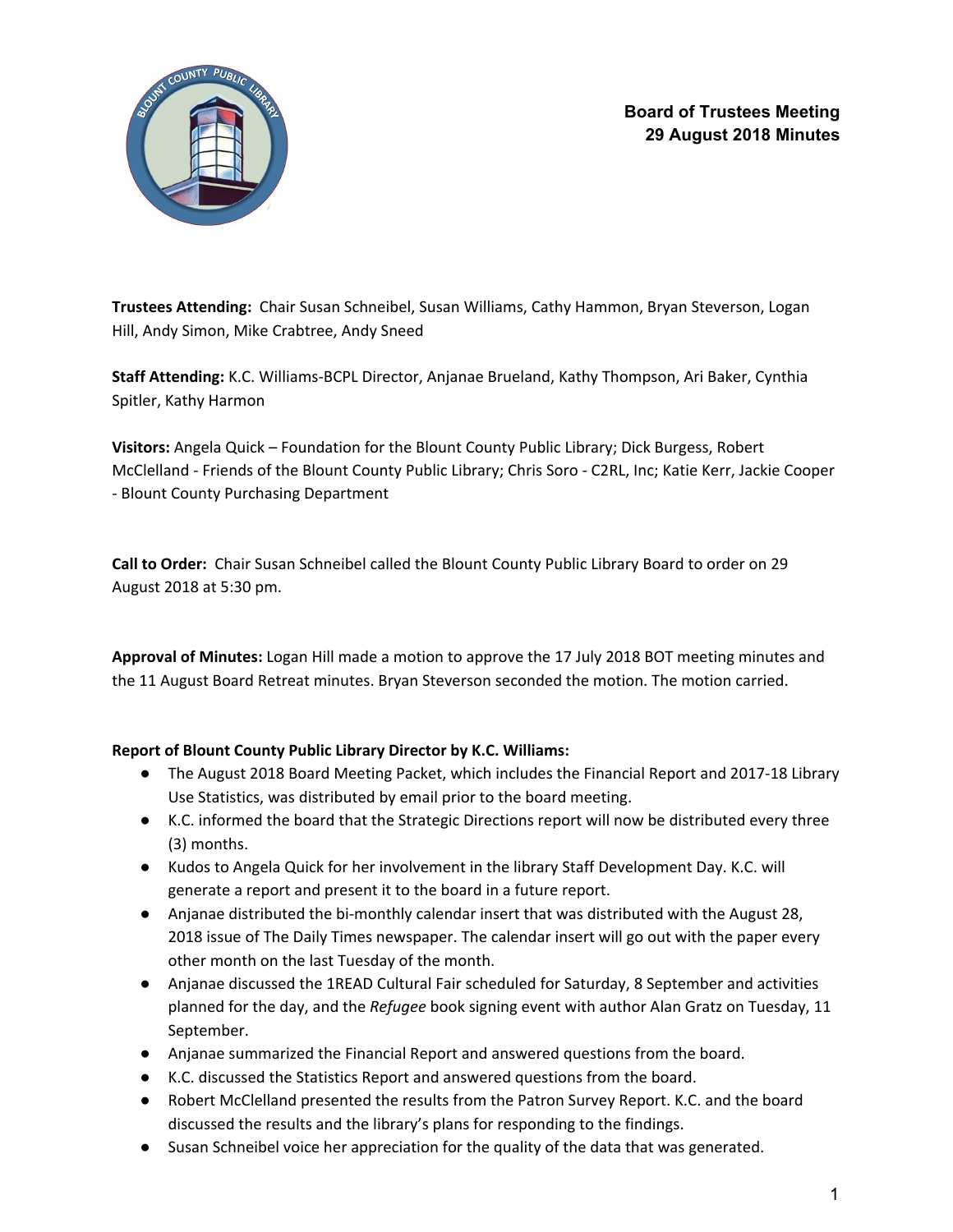# **Board of Trustees Meeting 29 August 2018 Minutes**

#### **Report of Foundation Board, Angela Quick**

● Angela Quick reported the Foundation board hasn't met since the last library board of trustees meeting.

## **Report of Friends of the Library, Dick Burgess**

- Dick Burgess mentioned cooperation between volunteers and library staff has been phenomenal.
- The eBay section continues to grow with expected revenues of \$36,000 this year.
- The Friends are coordinating with the library on author visits and book sales.
- Pop-up book sales are being scheduled at library events.
- The next Friends book sale is scheduled for 13-15 September.

#### **Report of Ocoee River Regional Library, Liz Schreck or representative**

● Liz Schreck was unable to attend. K.C. distributed the READS data report and the Ocoee River Regional Library report.

#### **Old Business**

- Cathy Hammon discussed the status of the Library Capital Project and answered questions from the board.
- Cathy distributed a written motion to approve moving forward with the library capital project. An amendment to the language was made.

Cathy made a motion to approve moving forward with a strategic project for addressing significant maintenance, renovation, and strategic needs of the library as conceptualized in drawings FP-1C and FP-2C (provided by Chris Soro). This project is estimated to cost \$16.66M (in 2021 dollars) including an estimated \$6.2M in nearer term maintenance issues. Included in this motion is the step of informing the Foundation for the Blount County Library and to request their action in raising the necessary funds to support this project. Logan Hill seconded the motion. There were eight votes in favor, one vote against. The motion carried.

- Cathy and Susan S. will attend the September Foundation board meeting and deliver a letter from the board of trustees formally requesting Foundation support for the project.
- Discussion on the event for County Commissioners and City Council members has been tabled.
- Bryan and Susan S. will work on the advocacy master plan.
- Susan S. informed the board K.C. has prepared a staff retention report in answer to the FOIA records request.